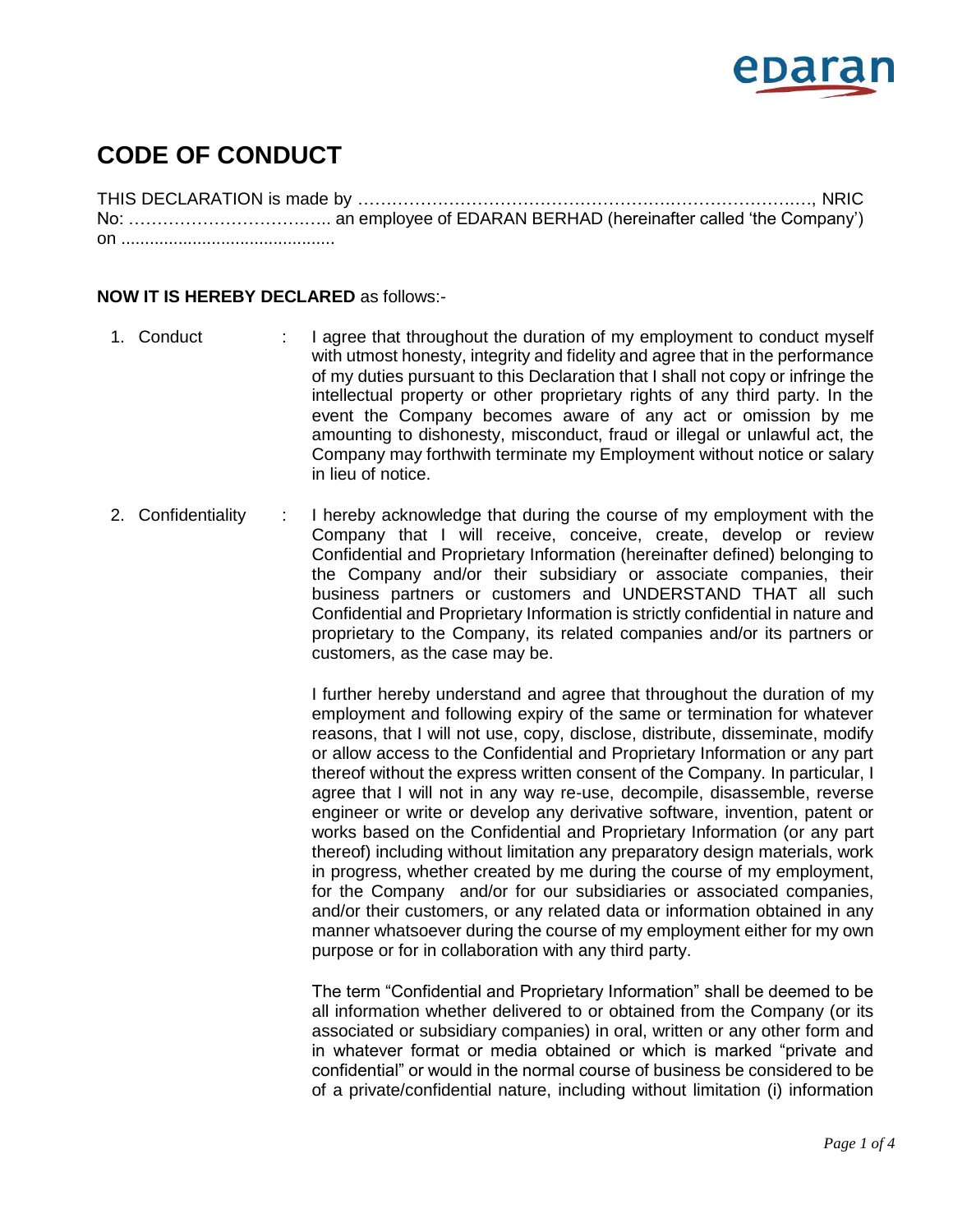which is of a technical, commercial, legal or financial nature pertaining to the business or operations of the Company, its products or clients and other persons with whom the Company has financial and legal or commercial dealings; and/or (ii) any computer programs, codes, specifications, design, lay-out, graphics or functionality of the Company's products, systems or know-how, processes, ideas, inventions (whether or not patentable) and other technical, business and financial information of the Company; and/or (iii) any information concerning the Company's trademarks, designs, patents (or applications for the same) or copyright; and/or (iv) the designated user identification and password to access the Company's software, products or systems and/or all other information or materials relating to the business and operations of the Company and all other information, practices, methodologies pertaining to the above subject matter however inherent in the business which may properly be regard as the Company's proprietary information.

3. Conflict of Interest / Code Of Ethics : For as long as I shall remain in the employment of the Company, I shall be an employee only of the Company and shall not, without the prior written approval of the Company, engage or be involved in any other trade, business or occupation in whatsoever capacity.

> I hereby agree to observe and be bound by any Code of Ethics and Conduct drawn up or issued by any authority governing the industry in Malaysia. I further agree, if and when requested by the Company, to sign a declaration that I will observe and be bound by such Code of Ethics and Conduct.

- 4. Intellectual **Property** : The Company shall exclusively own all intellectual property, findings and/or inventions (whether patentable or not), patents (and the right to file for patents), copyrights, trade secrets and any other works of authorship (i.e. books, training manuals, articles, research publications etc) including without limitation all preparatory or work in progress (collectively called Works), developed either solely by me or jointly with others, during the term of my Agreement. All intellectual and industrial property rights associated with the Works shall immediately be assigned to and vest in the Company as such rights are created. In this regard, I agree to make and maintain adequate and current written records, in a form specified by the Company, of all Works assigned to or to be assigned to the Company. To remove doubt, but without limiting the generality of the preceding sentence, I acknowledge and agree that I will not retain any copyright, proprietary or moral rights or rights of confidential information in the Works or in any stage of the development of the same.
- 5. Other Obligations : By virtue of the above mention clause 2 (Confidentiality) I hereby further agree and have fully understand that I shall observe my obligations during or after my employment with the Company, not to join or accept an offer for employment with the Company which is deemed being a Competitor to the Company within the period of Twelve (12) months after the date of my resignation with the Company.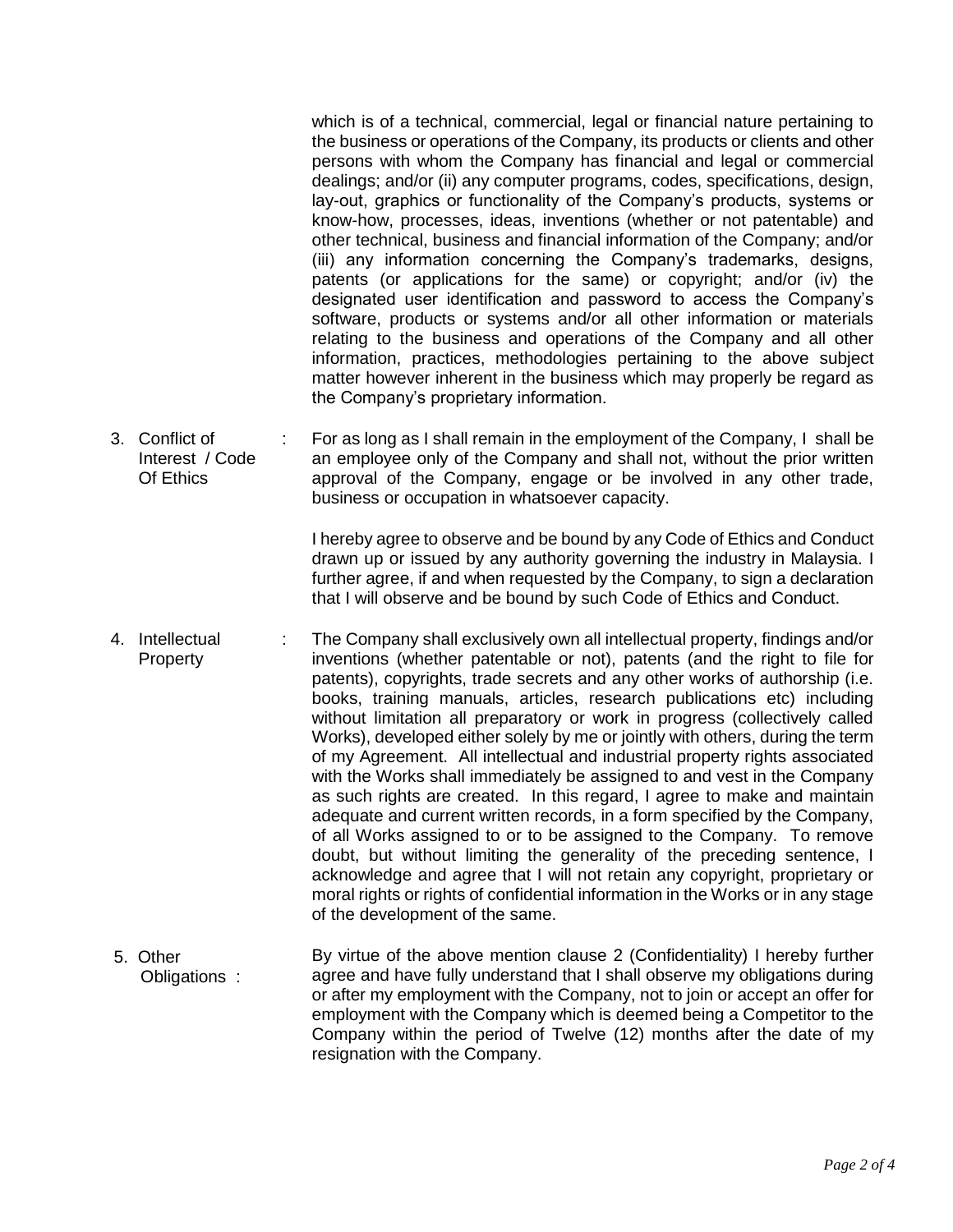Should the Company discovers of my employment with the said Competitor within the period of Twelve (12) months, the Company shall have its exclusive right to issue a Notice of Demand for its entitlement compensation equals to Twelve (12) months of my last drawn basic salary or take appropriate legal action against me.

I have also been made understand the rationale of this deed is to consider that there will be a strict confidentiality of information between the Company and the Competitor.

6. Qualification/

 Certification : I hereby agreed and have fully understands that I shall hold the highest degree of honesty and under responsibility to provide genuine information relating to my qualification and certification for the purpose of my entitlement to this employment.

> In the event that the Company discovers that I have declared and/or submitted wrong and/or misleading any information or documents relating to my qualification and certification for the purpose of my employment, the Company may terminate this Agreement without notice or salary in lieu of notice.

- 7. Others : I shall observe and adhere to the following:
	- i) At all times faithfully and diligently to perform such duties and accept such responsibilities as may from time to time be assigned to me by the Company and at all times to promote and advance the interest of the Company.
	- ii) To obey and comply with all orders and directions given to me by the Company and faithfully to observe all the rules, regulations, procedures, practices and policies of the Company, whether expressed or implied, for the time being in force for the management of the Company's business in all respects.
	- iii) If called upon to do so and without any further remuneration than is herein provided, perform my duties hereunder not only in respect of the Company but also in respect of any corporation which is deemed to be related to the Company or any associated company as may be required from time to time in any location in Malaysia and/or overseas which the Company operates.
	- iv) Not at any time to be guilty of any act or conduct causing or calculated to cause damage to the Company, its property, reputation of general interests and in all respects and at all times conduct myself with propriety and decorum.
	- v) Not at any time during the continuance of or after the termination of my employment with the Company except by the direction or with the express approval of the Company, divulge either directly or indirectly to any person or company, knowledge or information which I may acquire during the course of or incidental to my employment by the Company concerning its associated or subsidiary companies or any